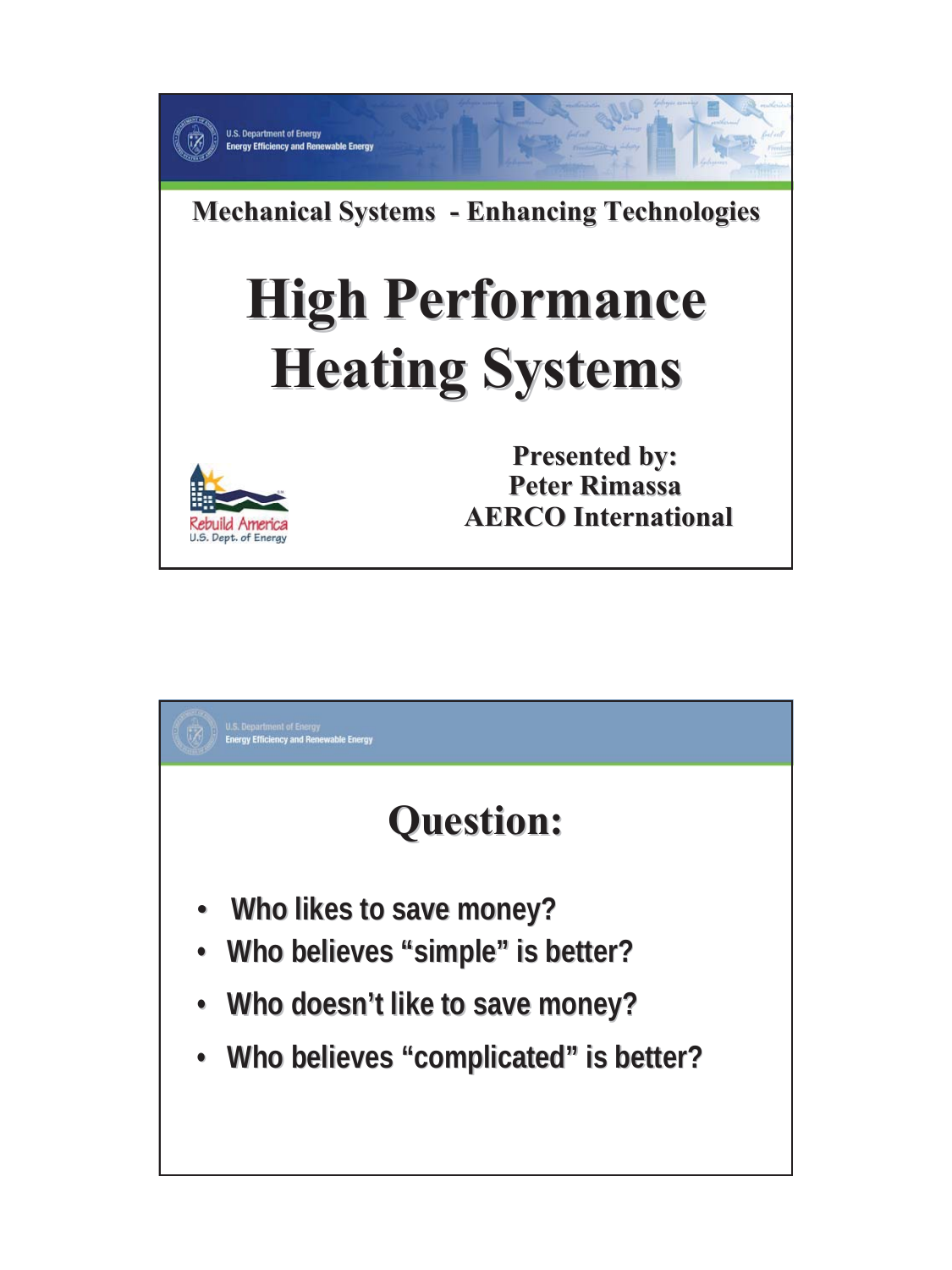

### **Chelmsford High School Chelmsford High School - 33% Saving a Year! 33% Saving a Year!**

After 25 years the existing cast iron boilers were replaced with a 10 million BTU/hr. high efficiency boiler plant. The boiler plant has a total input in five (5) independent units.

After a complete year of operation, the system reduced fuel consumption 33% based on the owners figures.





#### **Marblehead High School - 30% Saving a Year**

This high school was designed around a 40°F temperature differential to take advantage of the condensing operation of high efficiency boilers.

Burning only and exactly the fuel needed, the high efficiency boiler plant is projected to save 30% or more of the energy used with a conventional heating boiler plant.

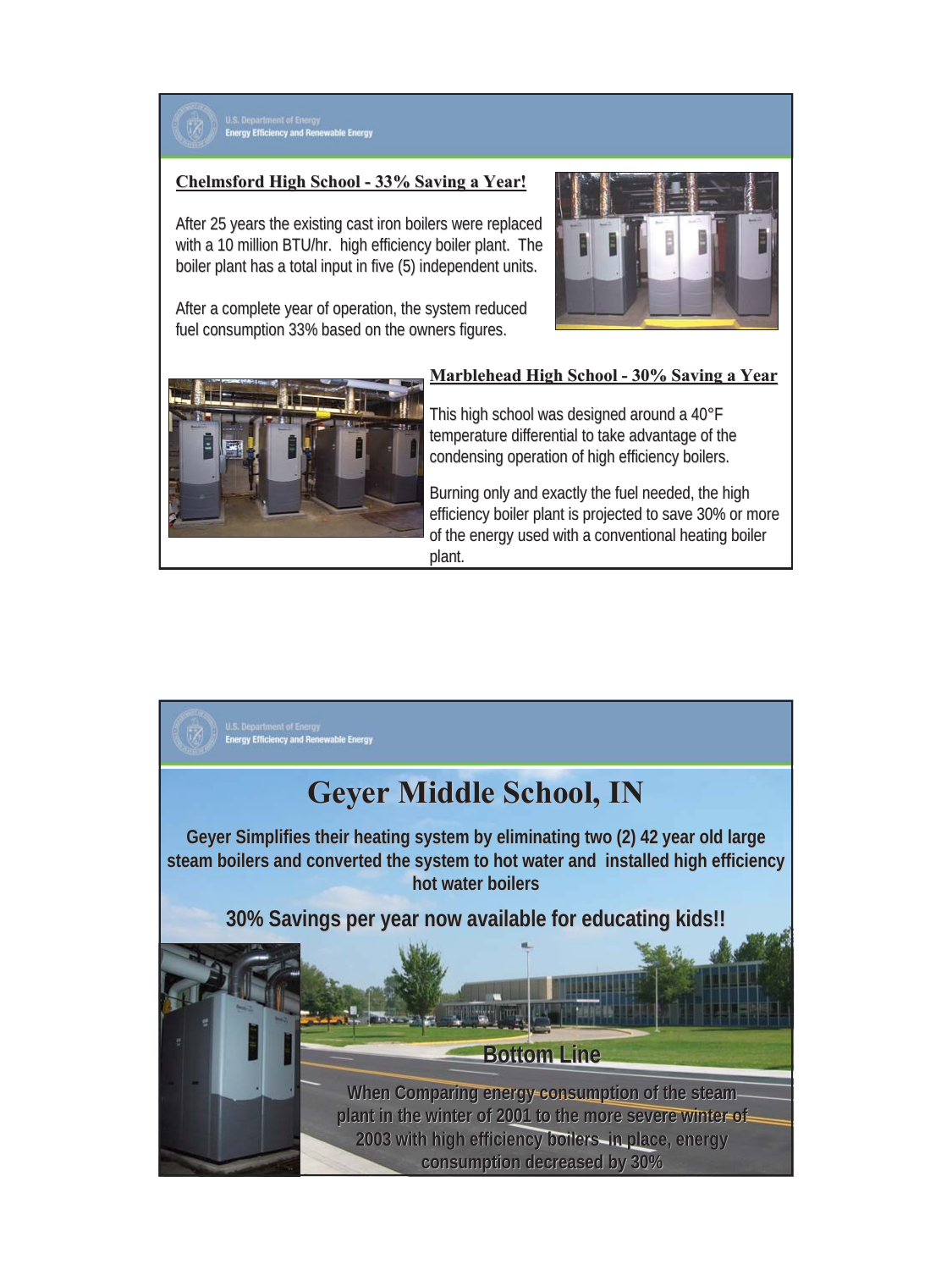

## **Efficiency Definitions Efficiency Definitions**

U.S. Department of Energy<br>Energy Efficiency and Renewable Energy

**Combustion Efficiency** – 100% minus the percent of energy losses at the exhaust (heat, CO2, free air and water vapor lost up the flue) - Flue Loss Method

**Thermal Efficiency** – Ratio of energy transferred to water compared to the total energy (gas & electric) consumed

**Seasonal Efficiency** - Overall Effectiveness of the Boiler Over the Entire Heating Season. Takes into account boiler operation at partial heating loads.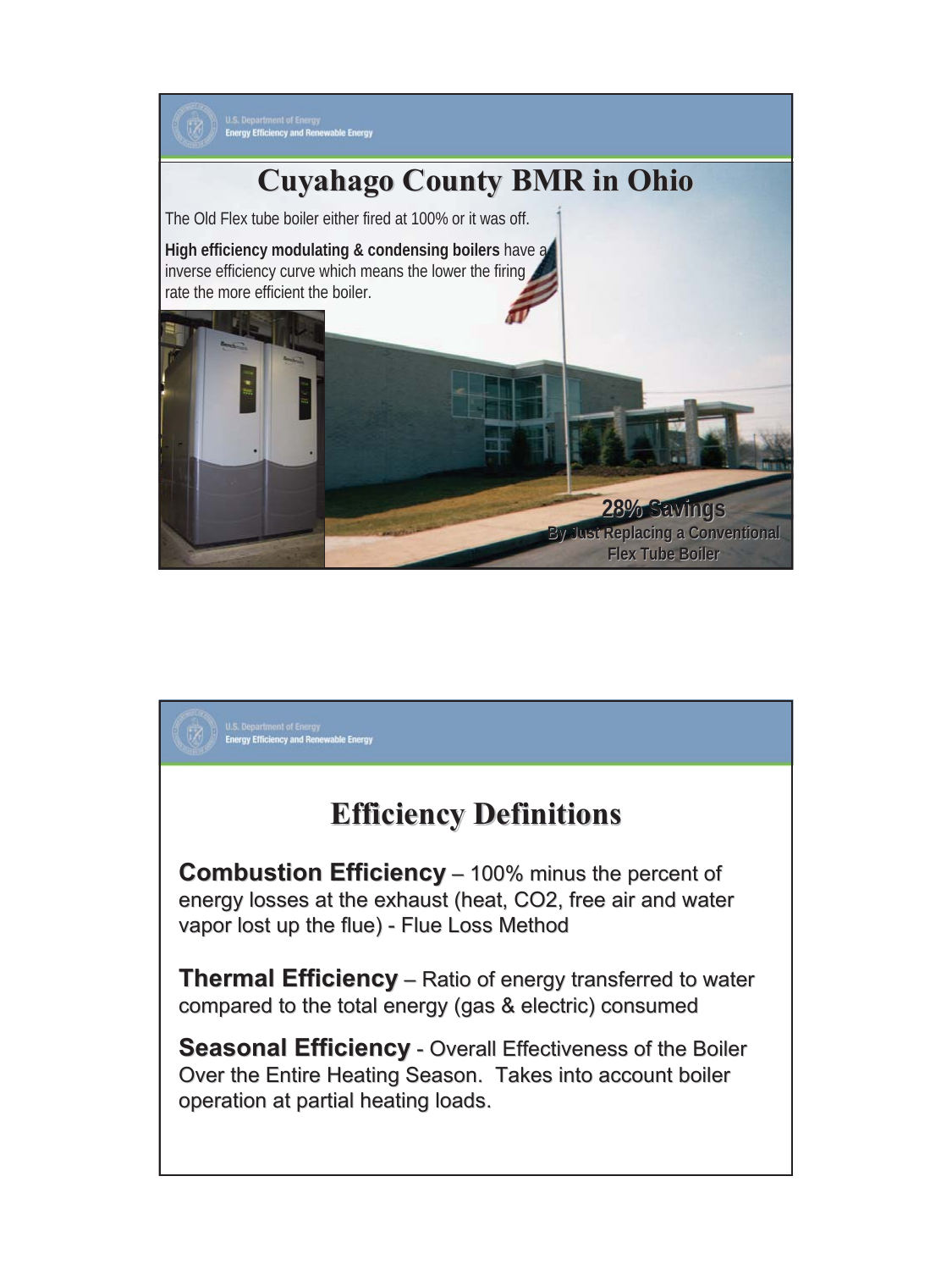

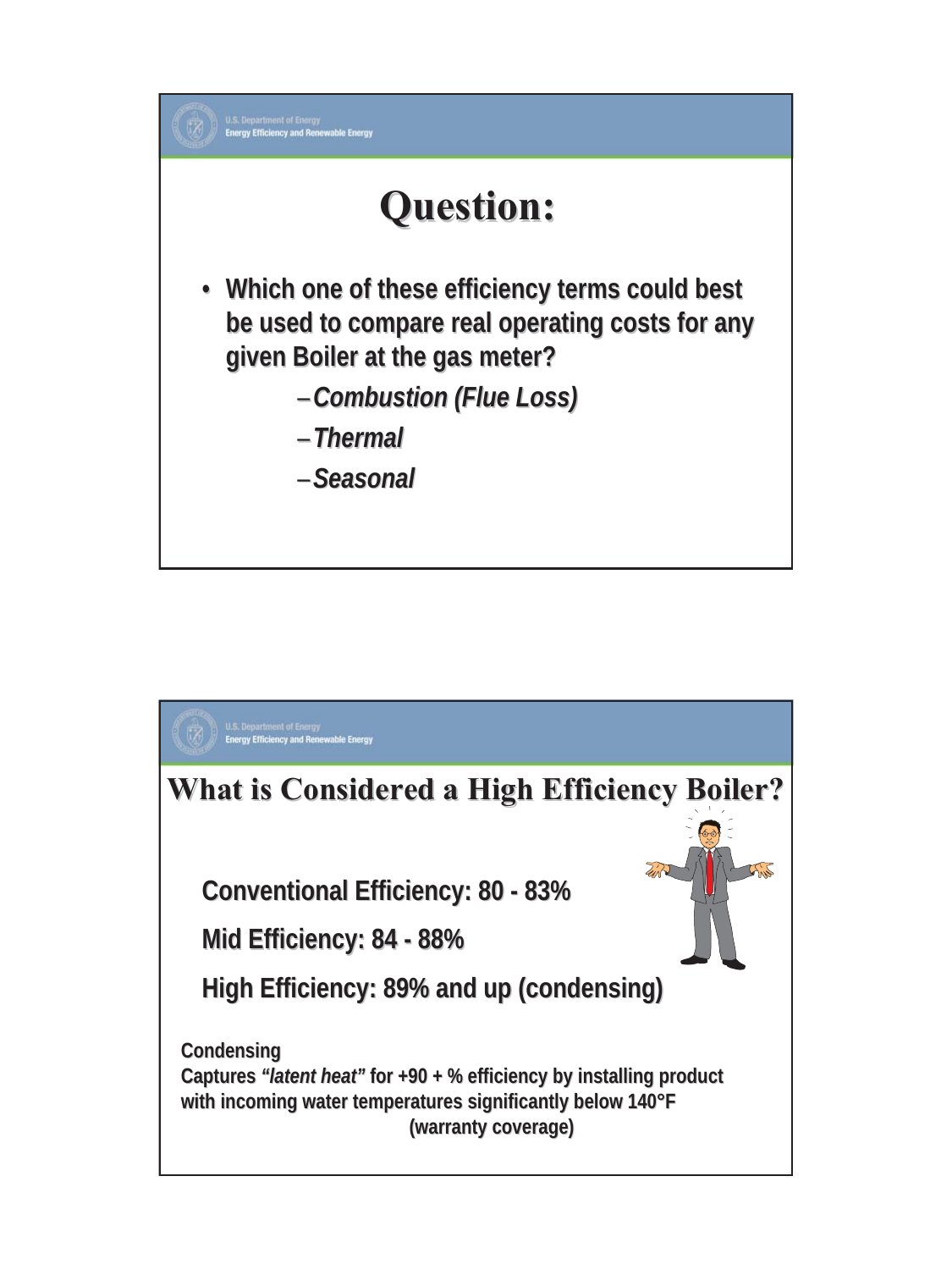

U.S. Department of Energy<br>Energy Efficiency and Renewable Energy

# **What Defines Condensing Boilers?**

### **Condensing Condensing**

The 'regain' of energy that occurs when water vapor found in flue gas changes state (condenses), becoming a liquid.

### **1 pound of condensate = 970 BTUs 1 pound of condensate = 970 BTUs**

When condensing occurs within the heat exchanger, the additional energy (heat) is transferred to the boiler water.

### **Why Condensing Occurs Why Condensing**

When flue gas drops below its dewpoint  $\sim 135^{\circ}$ F condensing occurs. Cool water surrounding the heat exchanger "cools" flue gases within.

In general, you cannot achieve thermal efficiencies in excess of 87% without **some condensing occurring.**

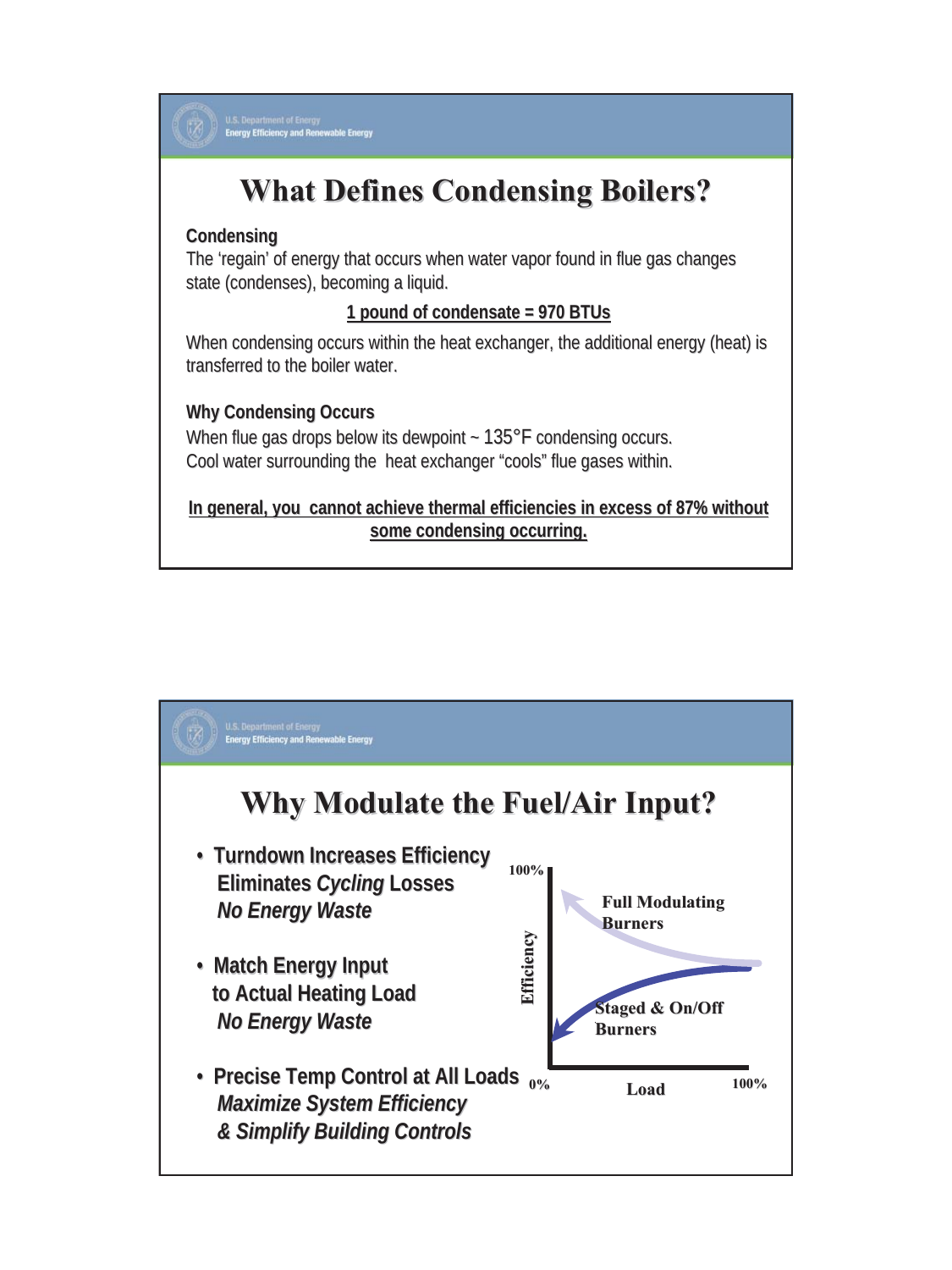

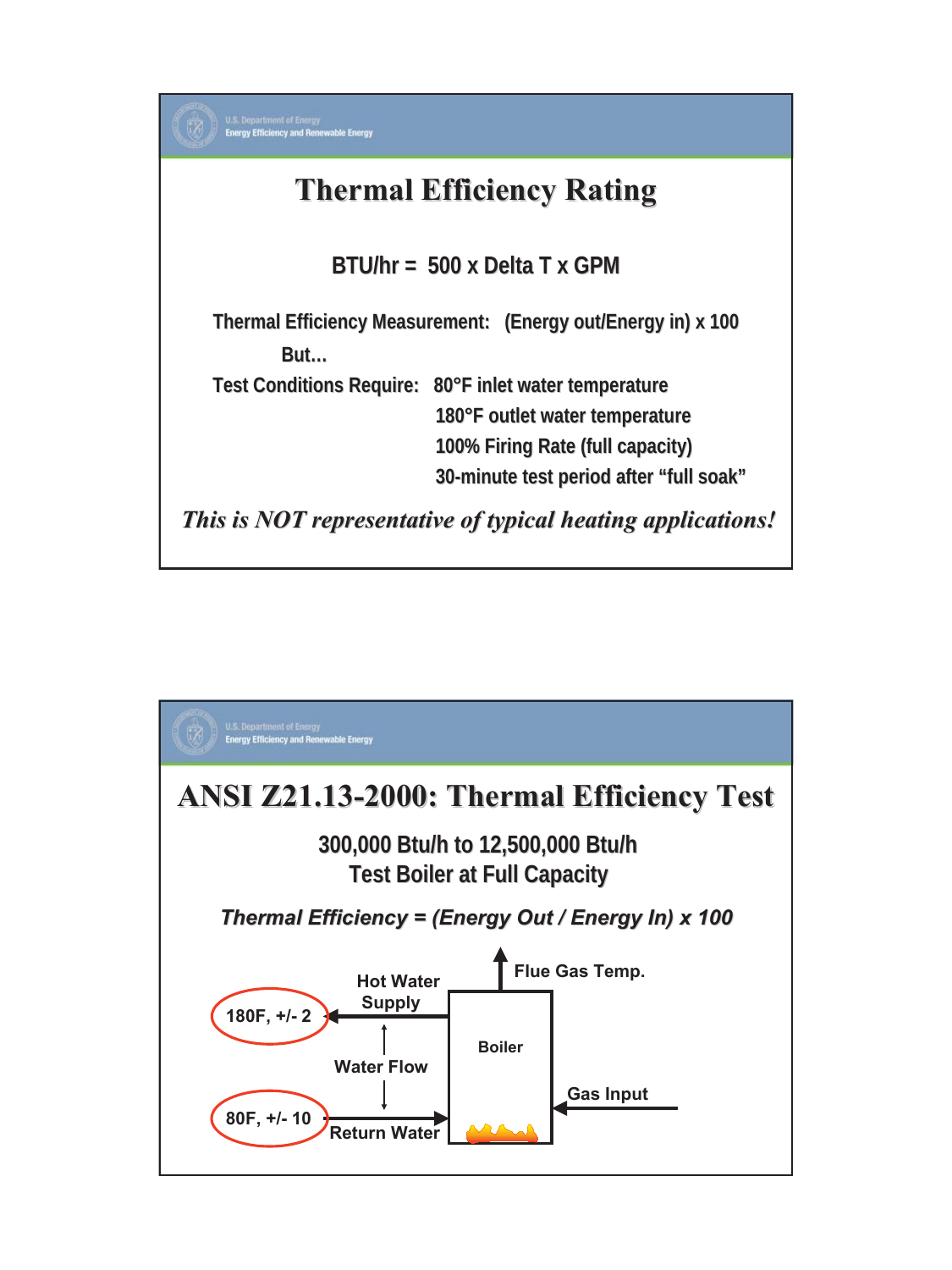

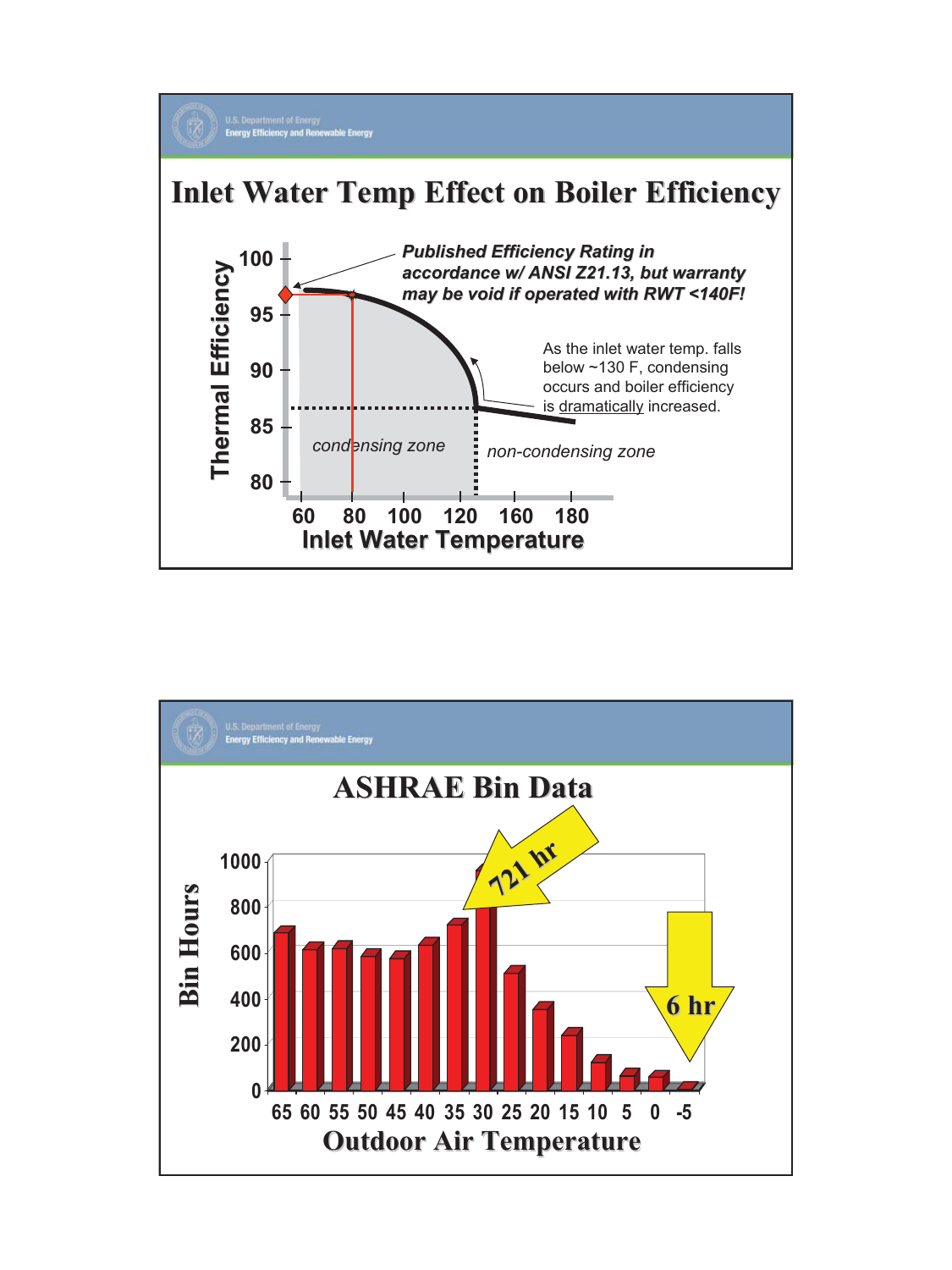

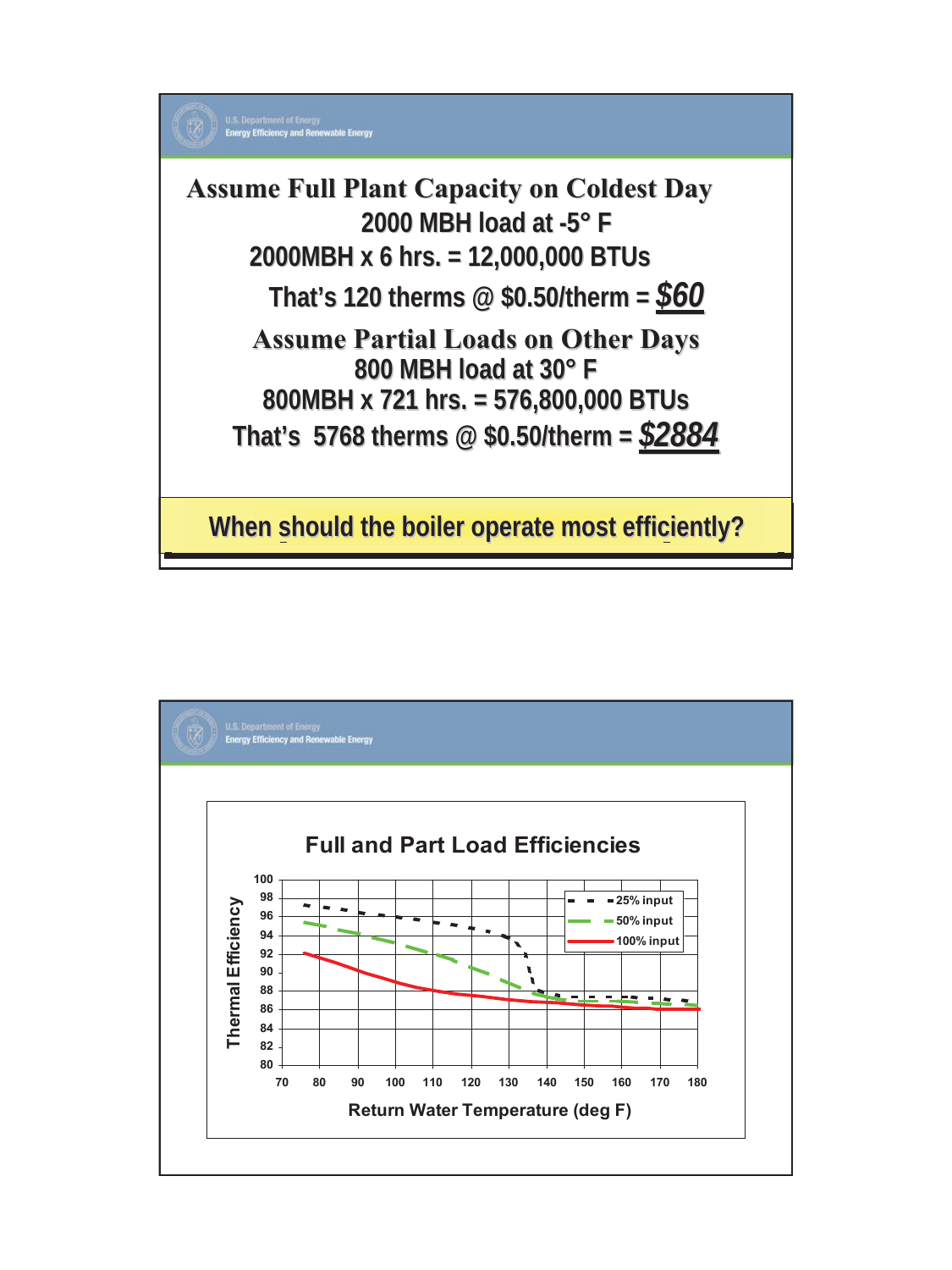

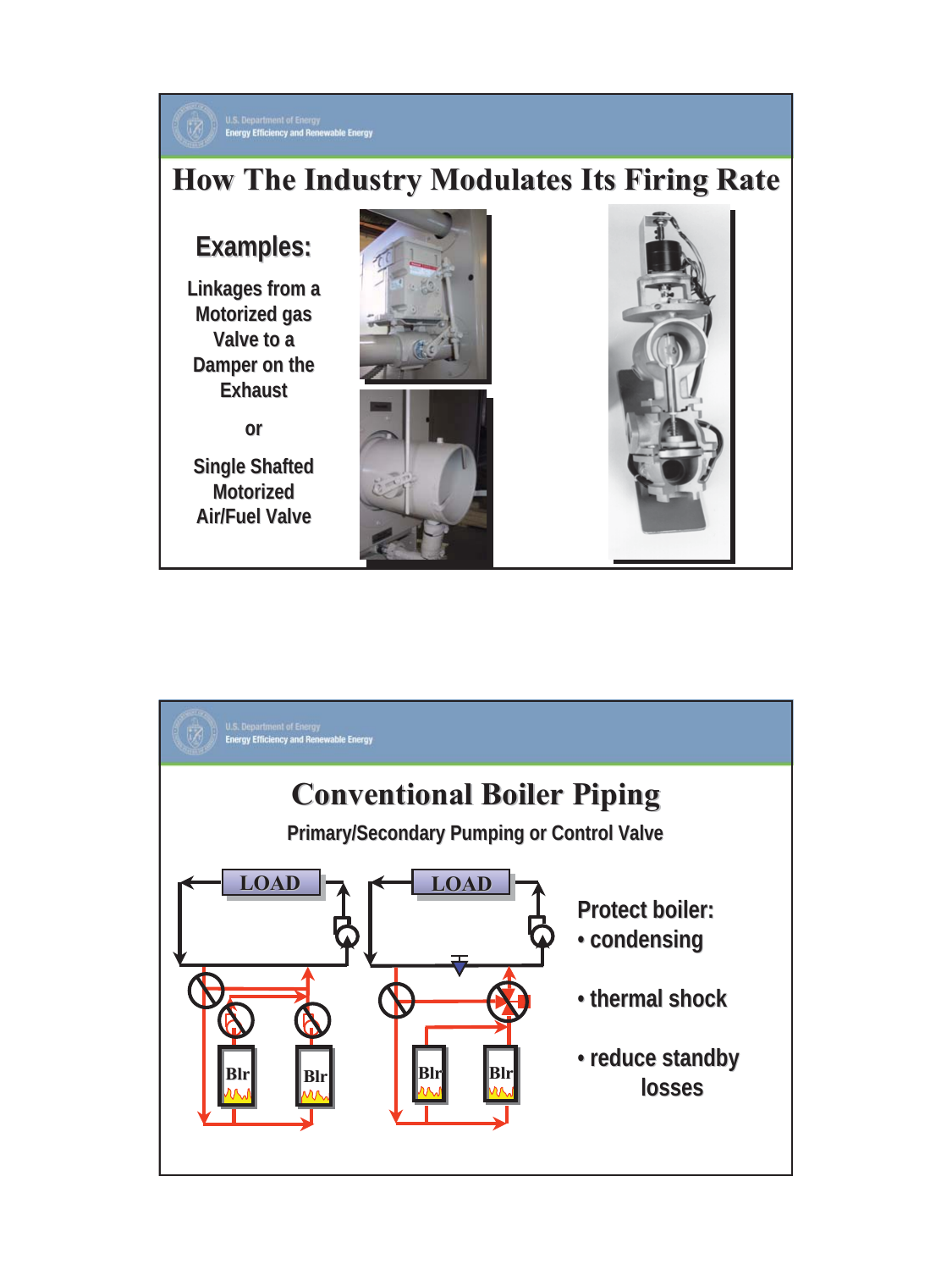

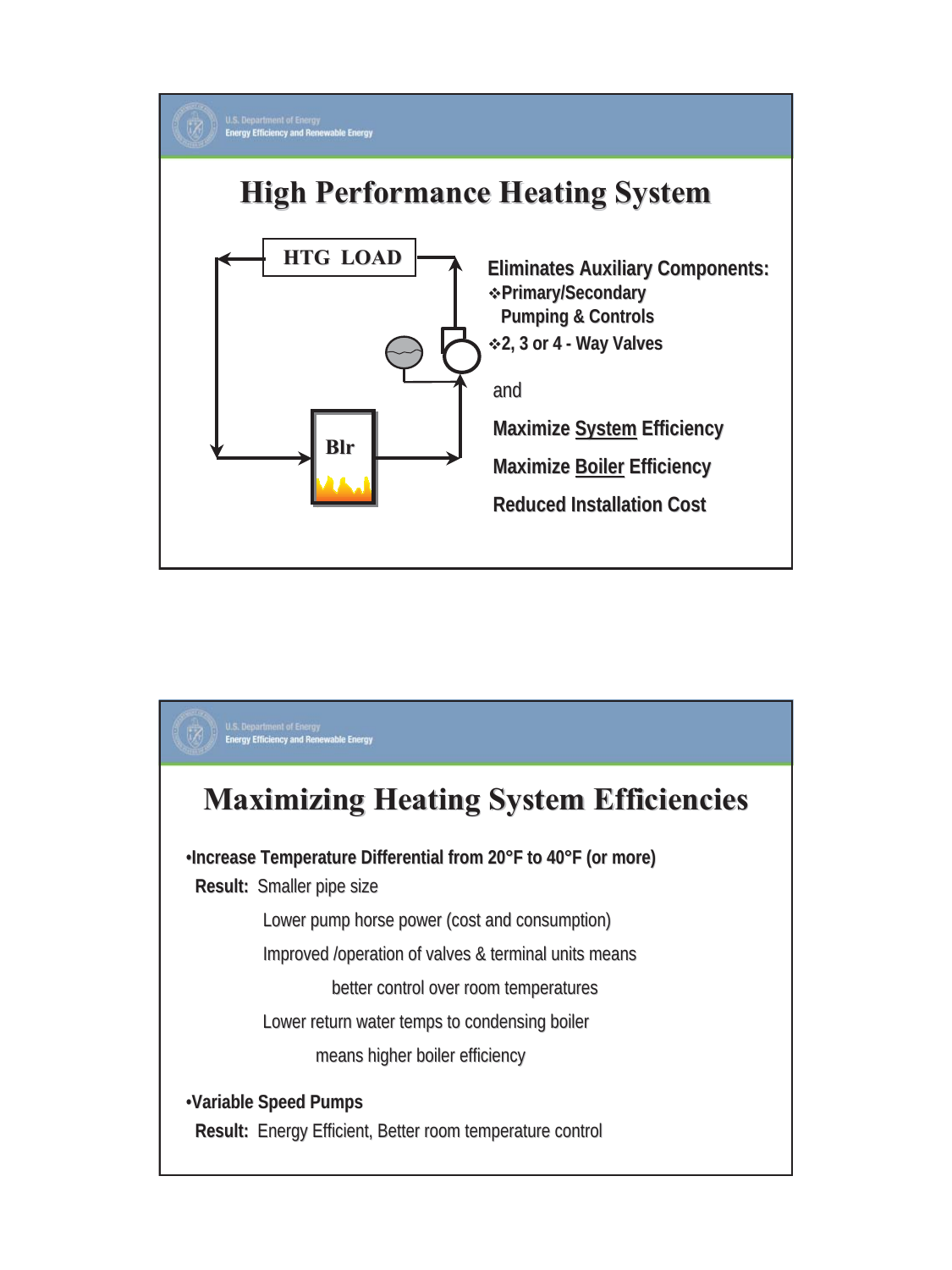